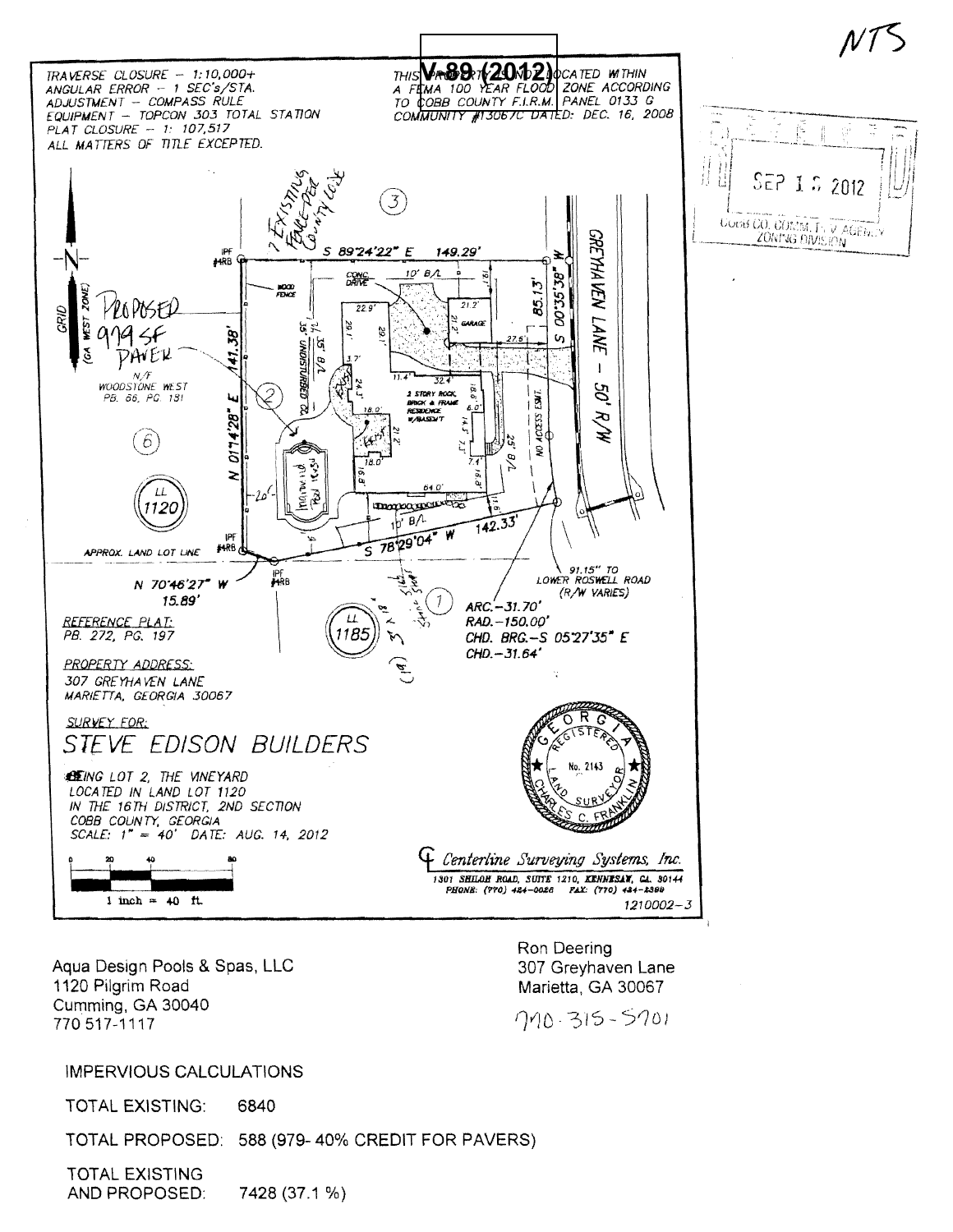| <b>APPLICANT:</b>                                       |              | Ron and Suzy Deering            | <b>PETITION No.:</b>        | V-89           |
|---------------------------------------------------------|--------------|---------------------------------|-----------------------------|----------------|
| <b>PHONE:</b>                                           | 770-977-7431 |                                 | <b>DATE OF HEARING:</b>     | $11 - 14 - 12$ |
| <b>REPRESENTATIVE:</b>                                  |              | Aqua Design Pools and Spas, LLC | <b>PRESENT ZONING:</b>      | $R-20$         |
| <b>PHONE:</b>                                           |              | 770-517-1117                    | <b>LAND LOT(S):</b>         | 1120, 1185     |
| Suzette M. and Ronald H. Deering<br><b>TITLEHOLDER:</b> |              |                                 | <b>DISTRICT:</b>            | 16             |
| PROPERTY LOCATION:                                      |              | On the west side of             | <b>SIZE OF TRACT:</b>       | $0.4591$ acre  |
| Greyhaven Lane, north of Lower Roswell Road             |              |                                 | <b>COMMISSION DISTRICT:</b> | 2              |
|                                                         |              |                                 |                             |                |

(307 Greyhaven Lane).

**TYPE OF VARIANCE:** Increase the maximum allowable impervious surface from 35% to 38%.

**OPPOSITION:** No. OPPOSED \_\_\_\_\_ PETITION No. \_\_\_\_\_ SPOKESMAN \_\_\_\_\_\_\_\_\_\_\_\_\_\_\_\_\_\_\_\_

**BOARD OF APPEALS DECISION**

**APPROVED \_\_\_\_\_ MOTION BY \_\_\_\_\_\_\_\_\_\_** 

**REJECTED \_\_\_\_\_ SECONDED \_\_\_\_\_\_\_\_\_\_** 

**HELD \_\_\_\_\_ CARRIED \_\_\_\_\_** 

**STIPULATIONS:** 

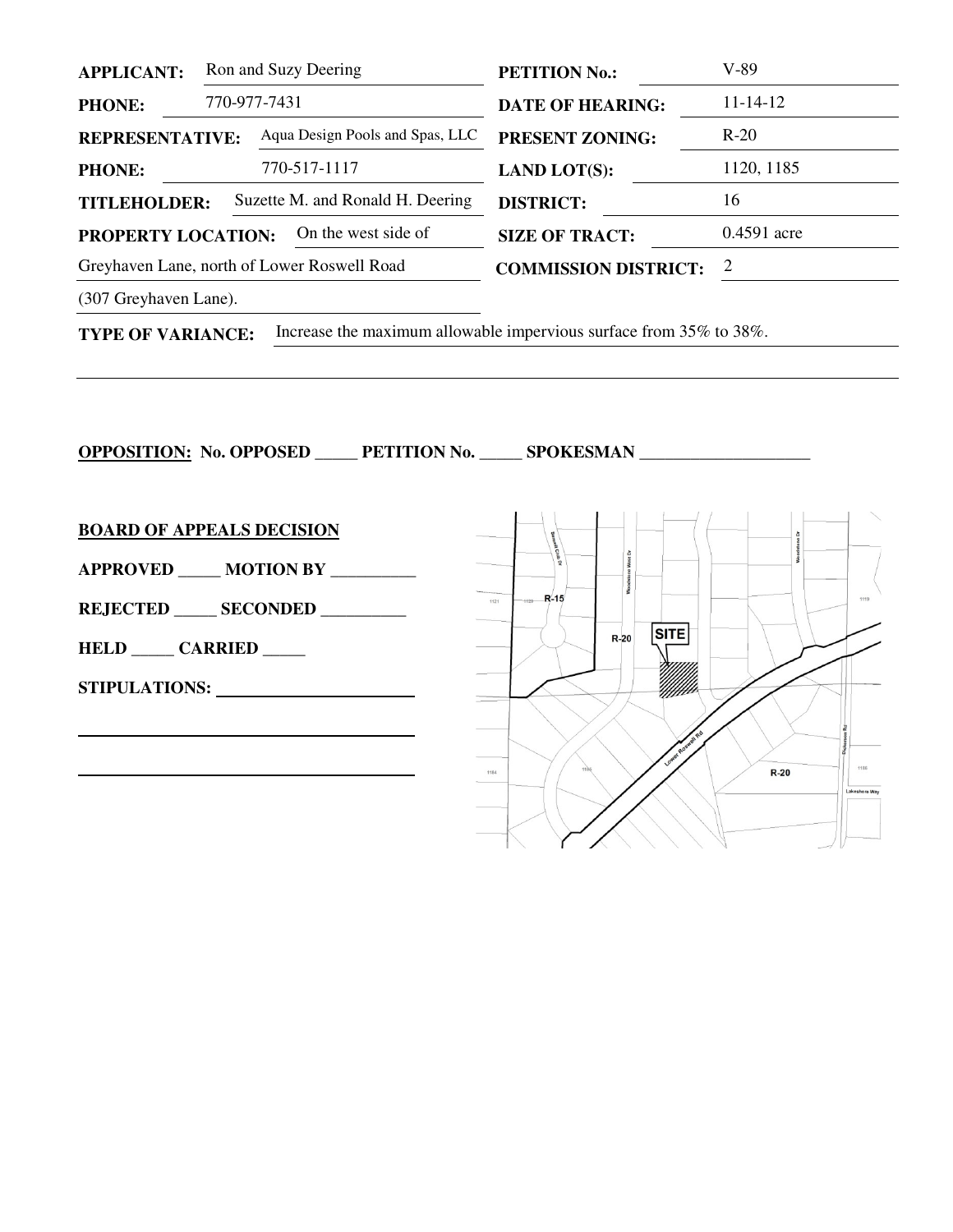\*\*\*\*\*\*\*\*\*\*\*\*\*\*\*\*\*\*\*\*\*\*\*\*\*\*\*\*\*\*\*\*\*\*\*\*\*\*\*\*\*\*\*\*\*\*\*\*\*\*\*\*\*\*\*\*\*\*\*\*\*\*\*\*\*\*\*\*\*\*\*\*\*\*\*\*\*\*\*\*\*\*

## **COMMENTS**

**TRAFFIC:** This request will not have an adverse impact on the transportation network.

**DEVELOPMENT & INSPECTIONS:** No comment.

**SITE PLAN REVIEW:** If this variance request is approved, a subdivision plat revision must be recorded prior to the issuance of the certificate of occupancy showing all improvements on the lot and referencing the variance case in the standard plat revision note. The surveyor must submit the plat to the Site Plan Review Section, Community Development Agency for review and approval prior to recording. Call 770-528-2147.

**STORMWATER MANAGEMENT:** No adverse stormwater management impacts are anticipated as long as the proposed pool deck is constructed using pervious pavers. In addition, per the requirements of the approved hydrology study for this subdivision, all roof downspouts currently discharging to the rear of the property must be redirected to tie into the existing curb inlet at the street.

**HISTORIC PRESERVATION:** After examining Civil War trench maps, Cobb County historic property surveys, county maps, and various other resources, staff has no comments regarding the impact or treatment of historic and/or archaeological resources.

## **DESIGN GUIDELINES:** No comment.

**CEMETERY PRESERVATION:** There is no significant impact on the cemetery site listed in the Cobb County Cemetery Preservation Commission's Inventory Listing which is located in this, or adjacent land lot.

**WATER:** No conflict.

**SEWER:** No conflict.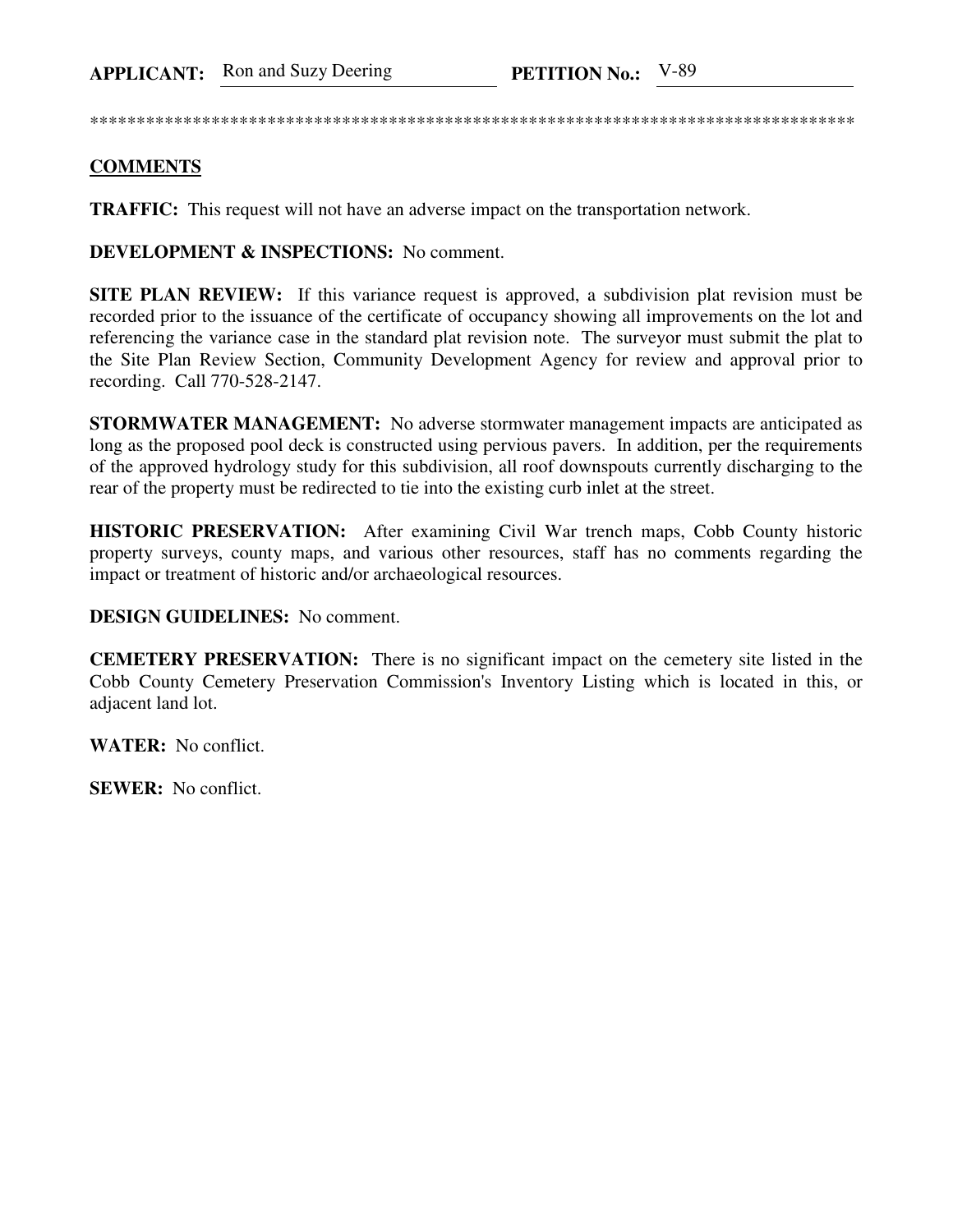FIRE DEPARTMENT: After analyzing the information presented for a Preliminary Review, the Cobb County Fire Marshal's Office is confident that all other items can be addressed during the Plan Review Stage.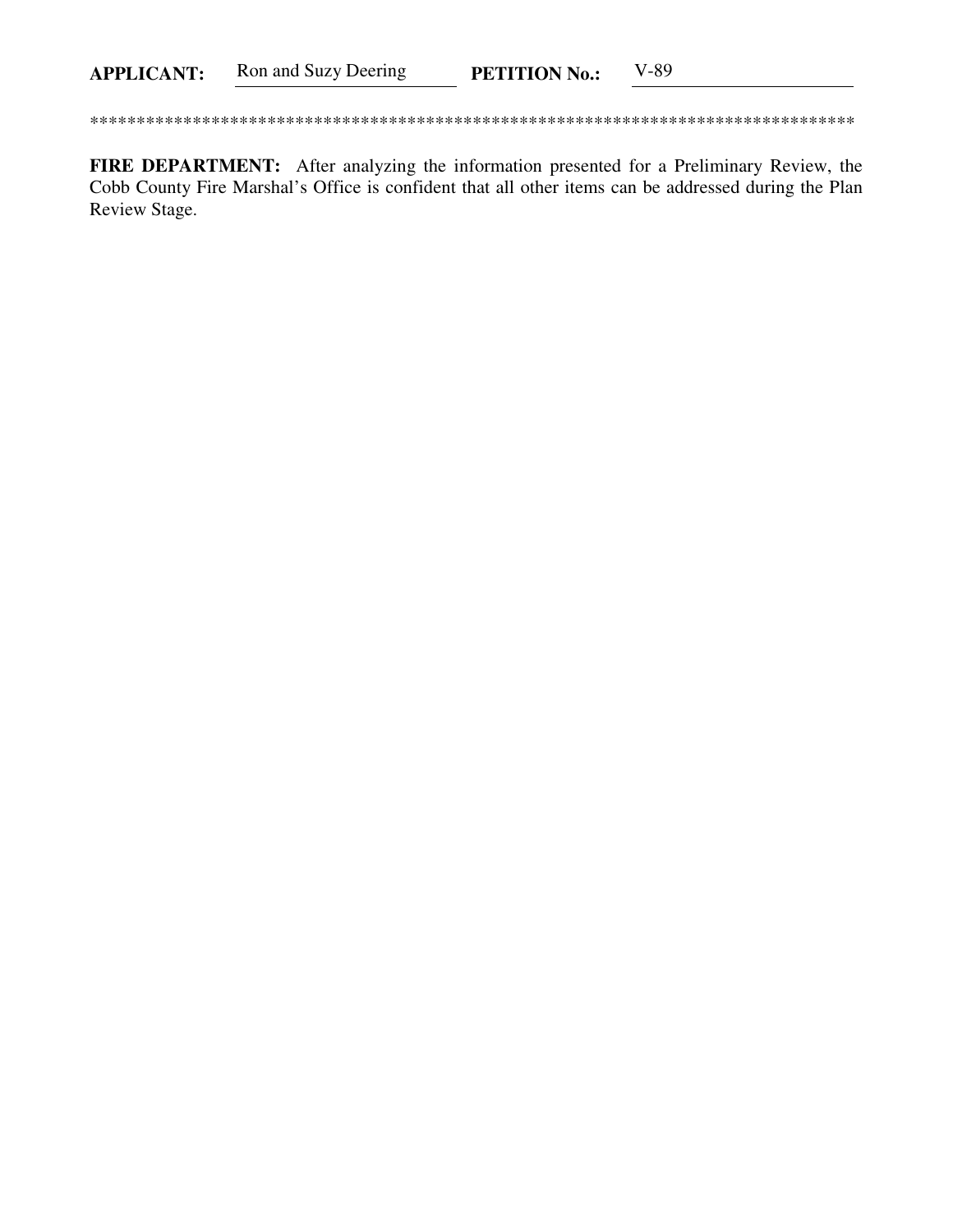

**V-89**